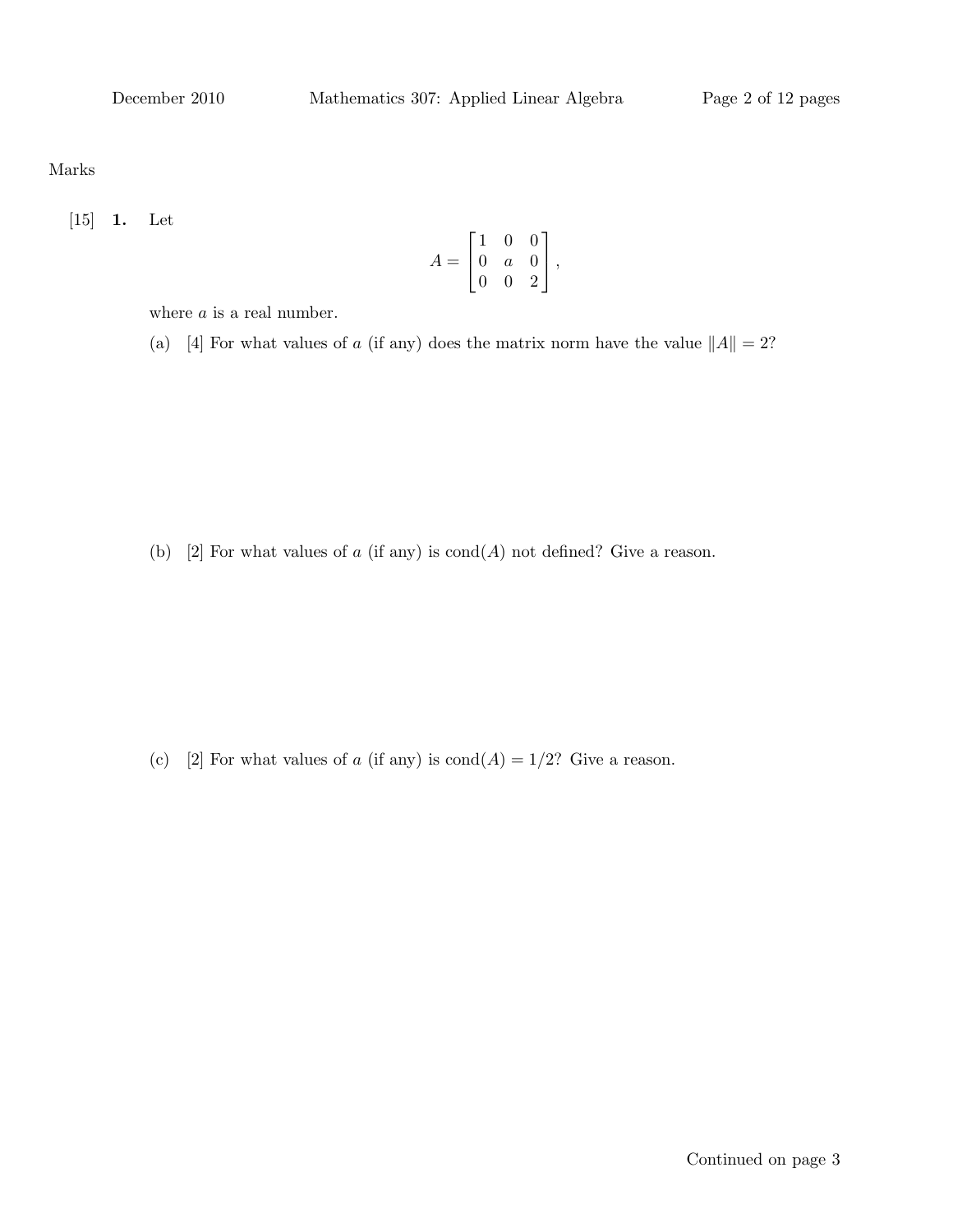(d) [4] Sketch a graph of cond(A) as a function of a for  $-\infty < a < \infty$ .

(e) [3] For what values of  $a$  (if any) is  $\text{cond}(A) = 4$ ?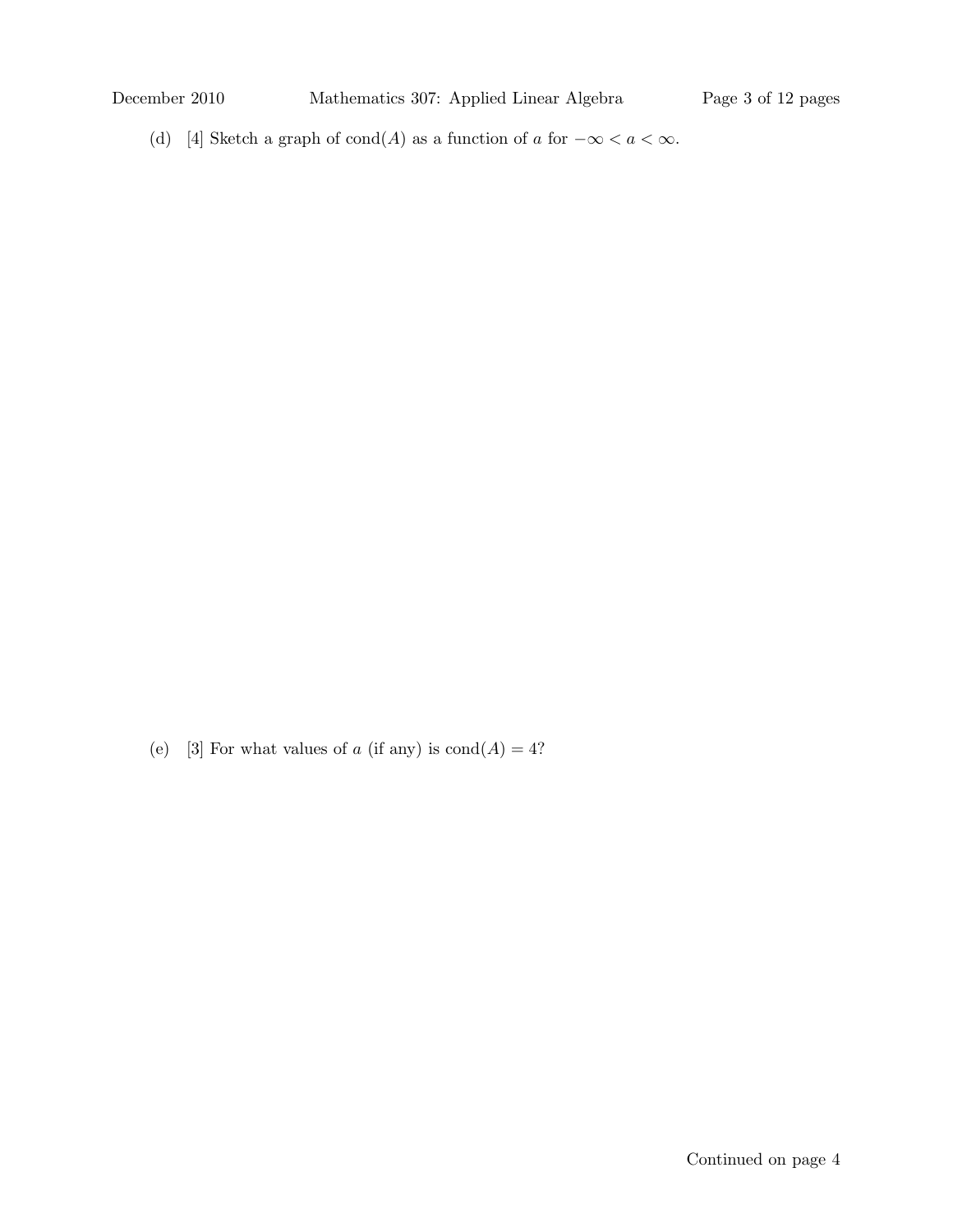December 2010 Mathematics 307: Applied Linear Algebra Page 4 of 12 pages

## [15] 2. Suppose that

$$
A = \begin{bmatrix} 1 & 1 & 0 & 1 & 0 \\ 2 & 2 & 1 & 3 & 0 \\ 3 & 3 & 1 & 4 & 1 \\ 4 & 4 & 1 & 5 & 1 \end{bmatrix} \quad \text{rref}(A) = \begin{bmatrix} 1 & 1 & 0 & 1 & 0 \\ 0 & 0 & 1 & 1 & 0 \\ 0 & 0 & 0 & 0 & 1 \\ 0 & 0 & 0 & 0 & 0 \end{bmatrix}
$$

- (a) [3] Write down a basis for  $R(A)$
- (b) [3] Write down a basis for  $N(A)$
- (c) [3] Write down a basis for  $R(A^T)$
- (d) [3] What are rank(A) and dim( $N(A^T)$ )?
- (e) [3] Write down the MATLAB/Octave commands that would compute the projection of  $\lceil$  $\vert$ 1  $\theta$  $\theta$  $\theta$ 1  $\vert$ onto  $R(A)$ .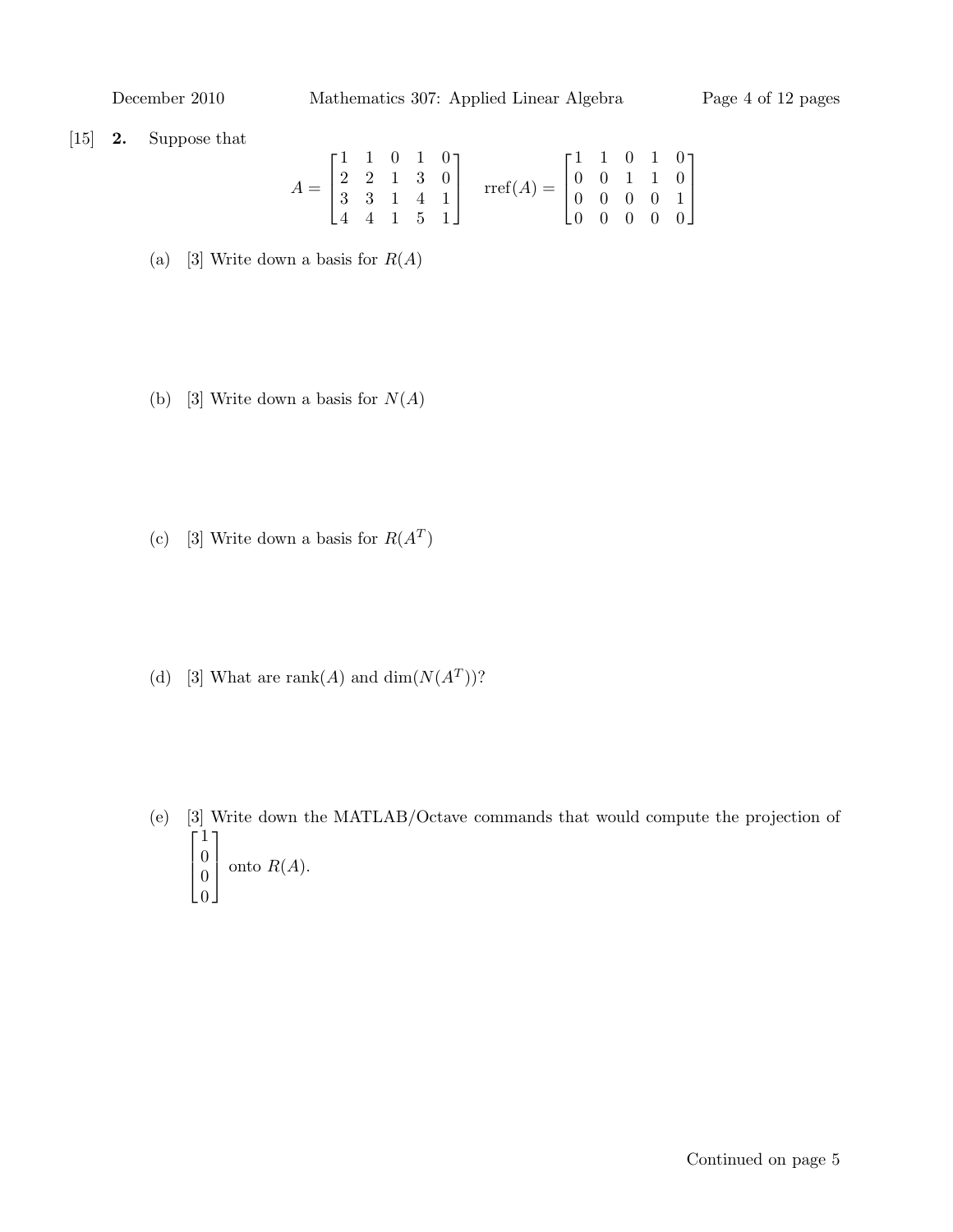[12] **3.** Suppose we are given 4 points  $(x_1, y_1)$ ,  $(x_2, y_2)$ ,  $(x_3, y_3)$  and  $(x_4, y_4)$  in the plane and we want to find a function  $f(x)$ , defined for  $x_1 \le x \le x_4$ , whose graph interpolates these points. Assume that

$$
f(x) = \begin{cases} p_1(x) & \text{for } x_1 \le x \le x_2 \\ p_2(x) & \text{for } x_2 \le x \le x_3 \\ p_3(x) & \text{for } x_3 \le x \le x_4 \end{cases}
$$

where each  $p_i(x)$  is a polynomial.

(a) [3] What equations, written in terms of  $p_i(x)$  and possibly their derivatives, express the condition that  $f(x)$  goes through the given points? Do these equations imply that  $f(x)$ is continuous?

(b) [3] What equations, written in terms of  $p_i(x)$  and possibly their derivatives, express the condition that  $f'(x)$  is continuous?

- (c) [3] What equations, written in terms of  $p_i(x)$  and possibly their derivatives, express the condition that  $f''(x)$  is continuous?
- (d) [3] When each  $p_i(x)$  is a cubic polynomial of the form  $a_i(x-x_i)^3+b_i(x-x_i)^2+c_i(x-x_i)+d_i$ the equations written in parts (a), (b) and (c) above are equivalent to a system of linear equations in the unknowns  $a_i$ ,  $b_i$ ,  $c_i$  and  $d_i$ ,  $i = 1, 2, 3$ . How many more equations are needed if there are to be the same number of equations as unknowns? What equations are usually added and why?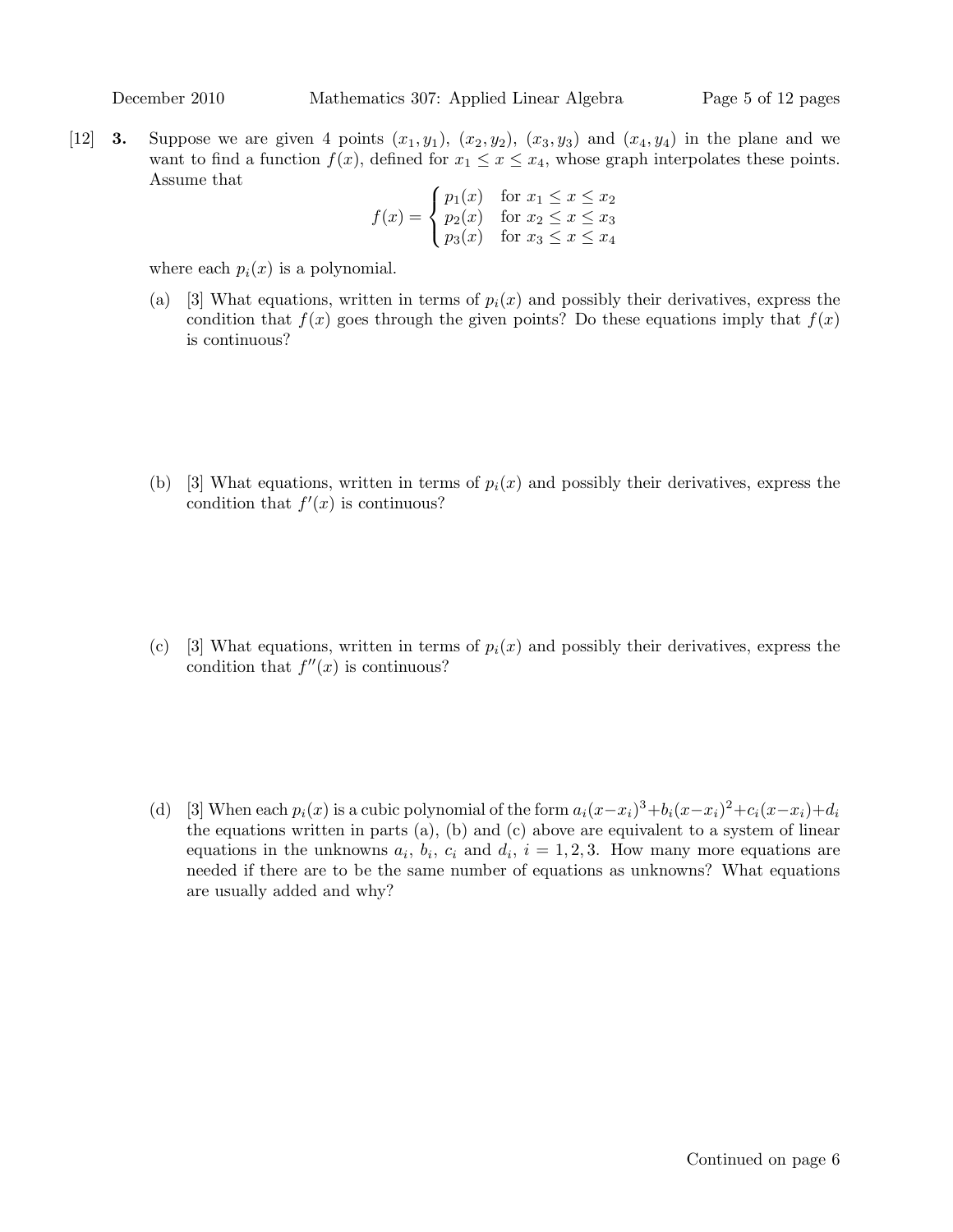- [10] 4. In this question we are once again given 4 points  $(x_1, y_1)$ ,  $(x_2, y_2)$ ,  $(x_3, y_3)$  and  $(x_4, y_4)$  in the plane. This time we want to find a quadratic function  $q(x) = ax^2 + bx + c$  that comes closest to going through the points by doing a least squares fit.
	- (a) [5] The least squares equation you need to solve to find the coeficients  $a, b$  and  $c$  has the form  $A^T A a = A^T b$ . Write down expressions for A, a, and b.

(b) [5] Suppose the points  $(x_i, y_i)$  have been defined in MATLAB/Octave as **X1**, ..., **X4**, Y1, ... Y4. Write down the MATLAB/Octave code that plots these points, then computes  $q(x)$ , and finally plots  $q(x)$ .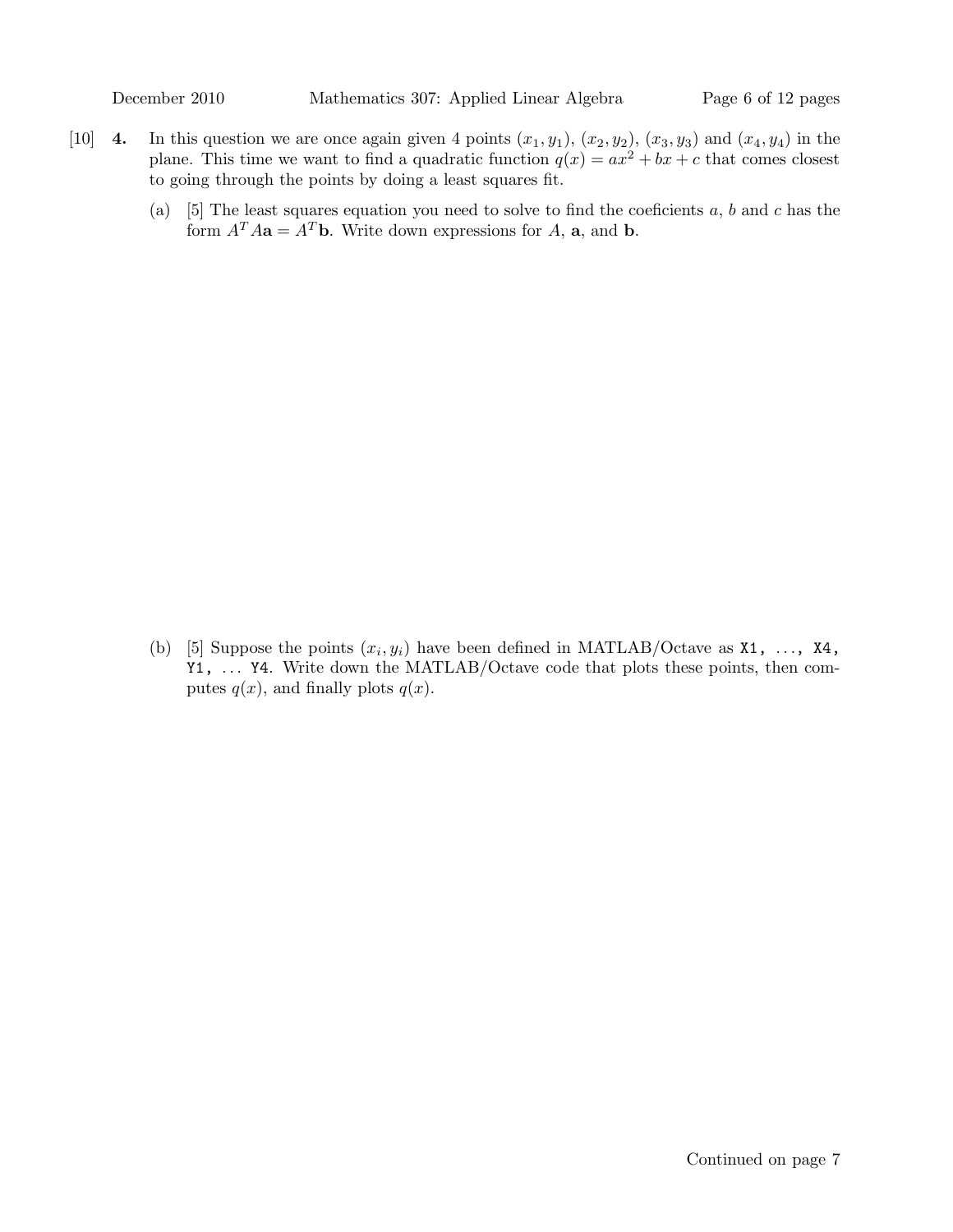[15] 5. Define a sequence  $x_0, x_1, \ldots$  by the initial conditions  $x_0 = a, x_1 = b$  and  $x_2 = c$  together with the recursion relation

$$
x_{n+3} = x_{n+2} + x_{n+1} + x_n
$$

for  $n = 0, 1, 2, \ldots$ 

(a) [7] Rewrite this recursion in matrix form  $X_{n+1} = AX_n$  for  $n = 0, 1, 2, \ldots$  for a sequence  $X_n$  of vectors, with an initial vector  $X_0$  and some matrix A.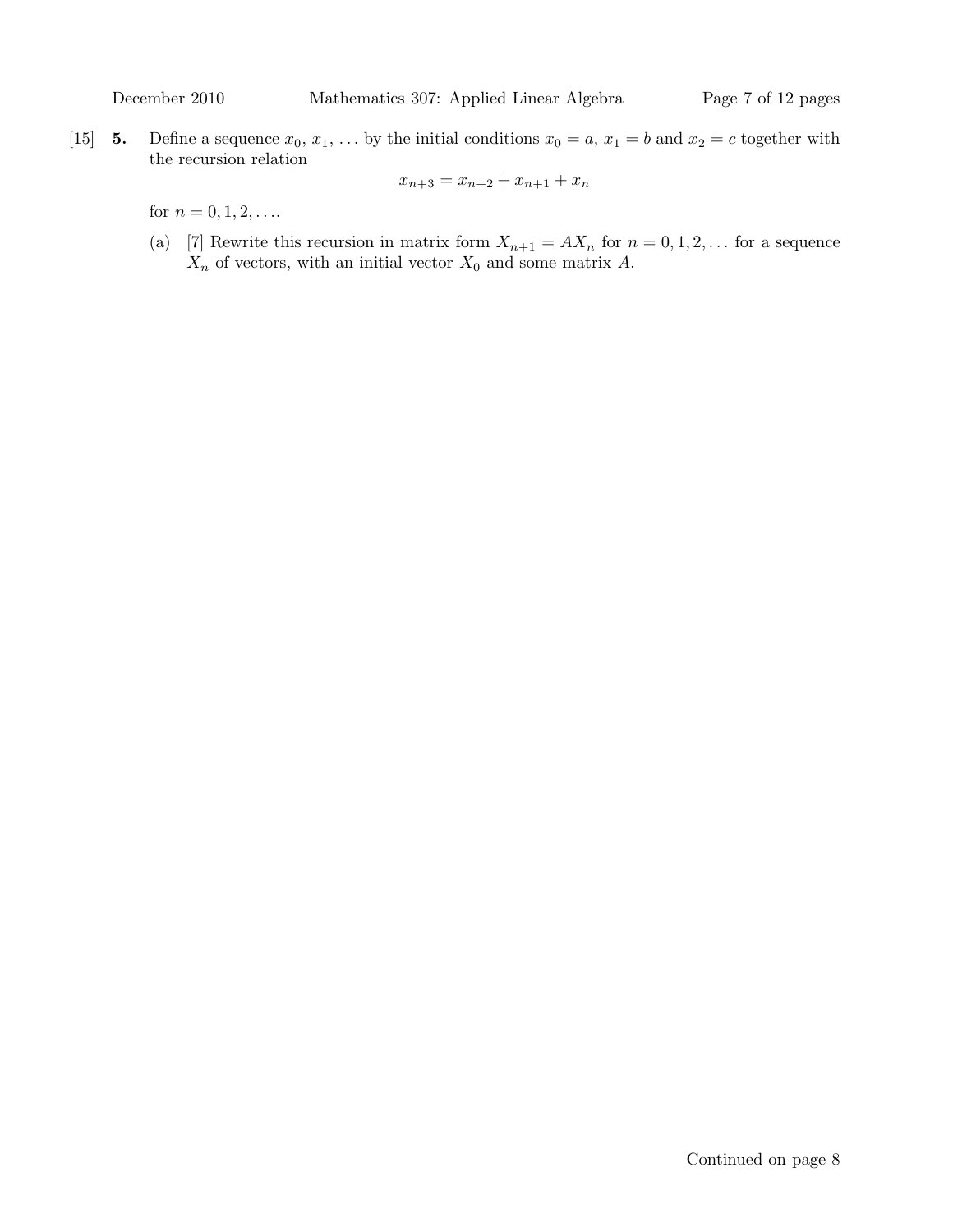(b) [5] If the matrix A from part (a) is defined in MATLAB/Octave, we can do the following calculations:

| $>$ abs(eig(A)) |
|-----------------|
| $ans =$         |
| 1.83929         |
| 0.73735         |
| 0.73735         |
|                 |

Describe how you could make further use of the eig command and other MATLAB/Octave commands to determine all (possibly complex) initial values a, b and c for which  $x_n \to 0$  as  $n \to \infty$ .

(c) [3] Explain how you could ensure that the  $a, b$  and  $c$  you find in part (b) are real numbers.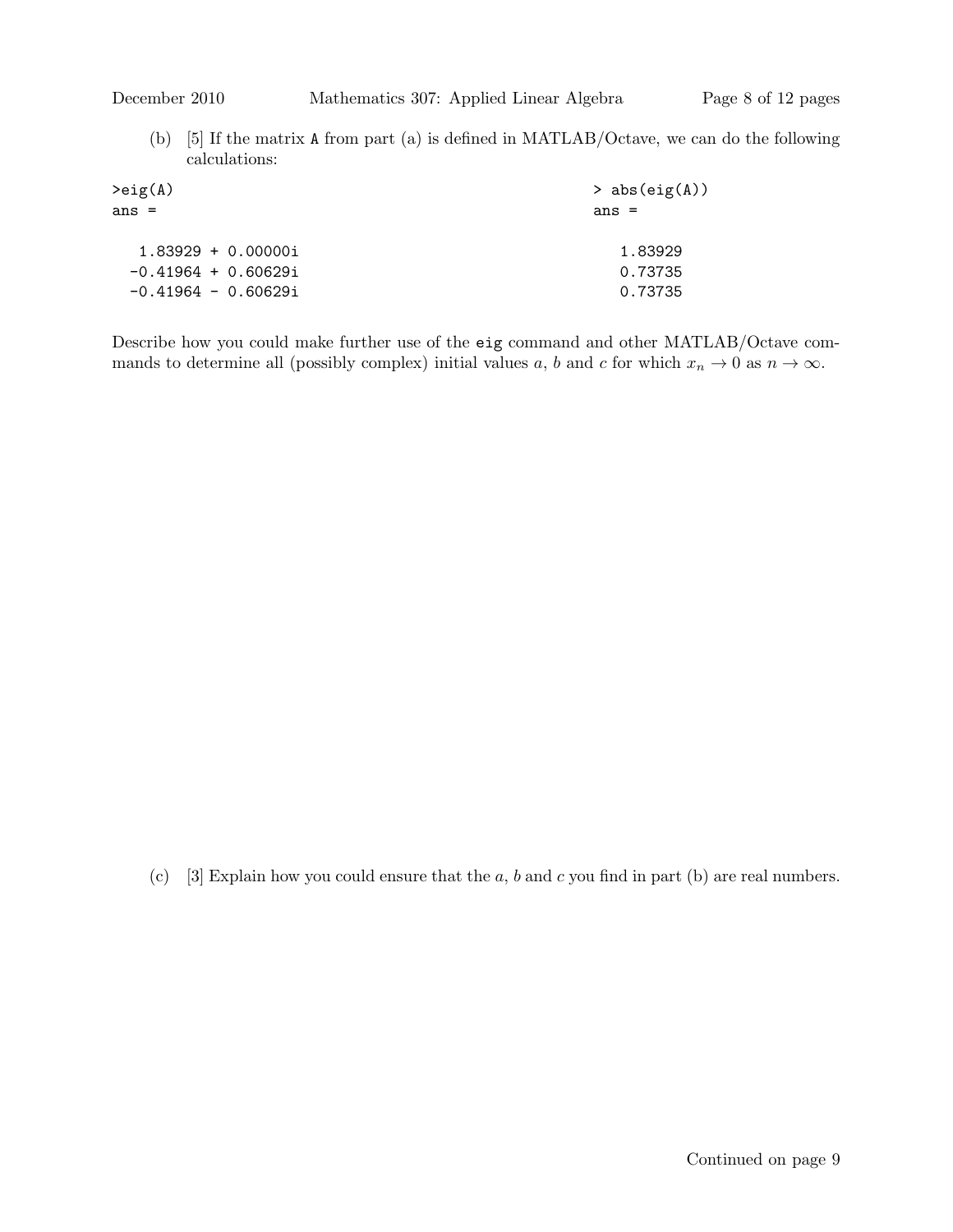### $[18]$  6.

(a) [3] Determine the coefficients  $c_n$  in the expansion  $f(x) = \sum_{n=-\infty}^{\infty} c_n e^{2\pi i nx}$ , where  $f(x) =$  $x$  and  $0\leq x\leq 1.$ 

(b) [3] Calculate the inner product  $\langle f(x), f(x) \rangle$  for  $f(x) = x$  on the interval  $0 \le x \le 1$ , using the definition of the inner product for functions.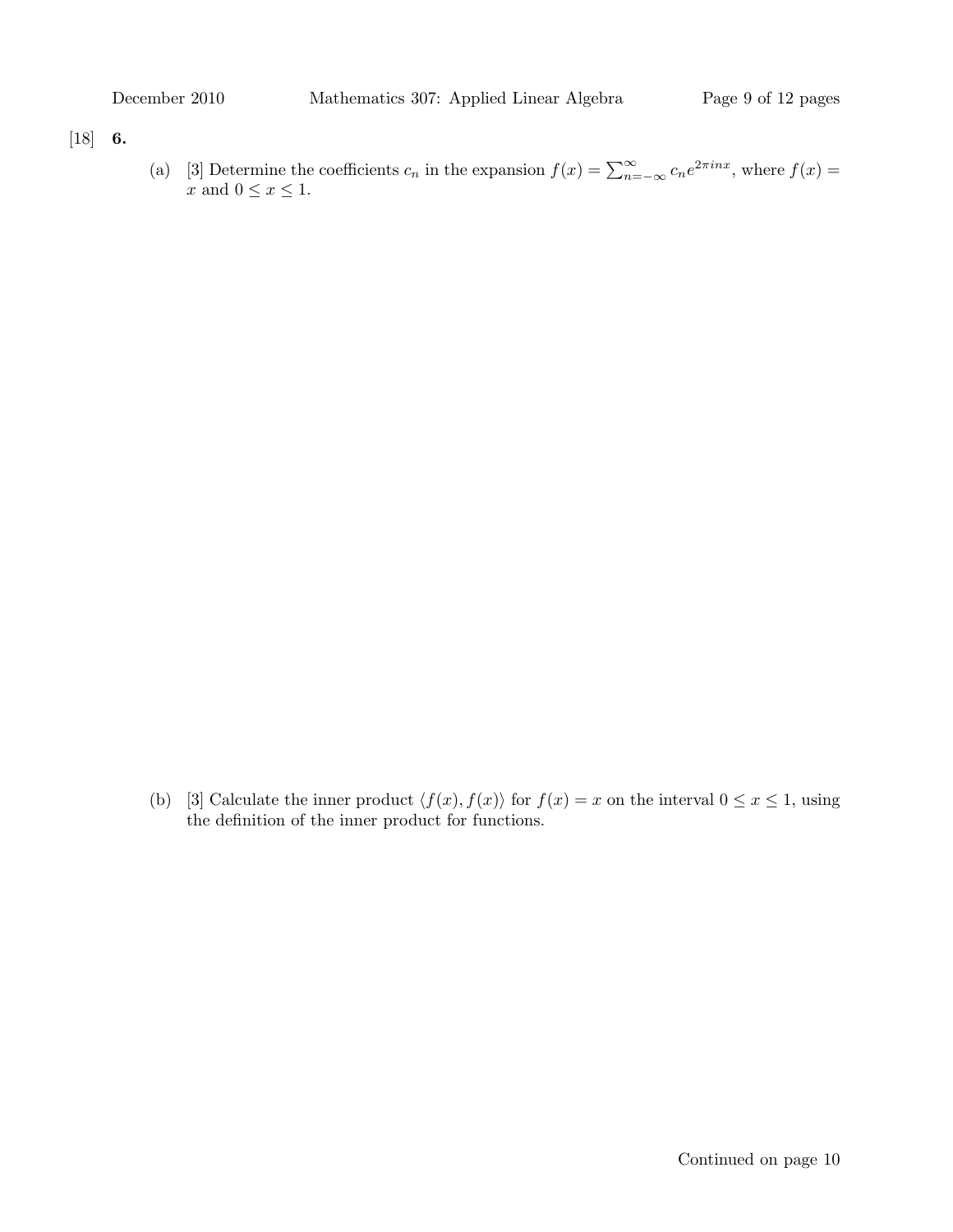(c) [3] Explain how the orthogonality of the functions  $e^{2\pi inx}$  allows you to relate the inner product in part (b) to the sum  $\sum_{n=1}^{\infty}$  $n=-\infty$  $|c_n|^2$ . Use your answer to to calculate the infinite

sum 
$$
\sum_{n=1}^{\infty} n^{-2}
$$
.

(d) [3] What points in the plane would you plot to produce a frequency-amplitude plot for the function in part (a)?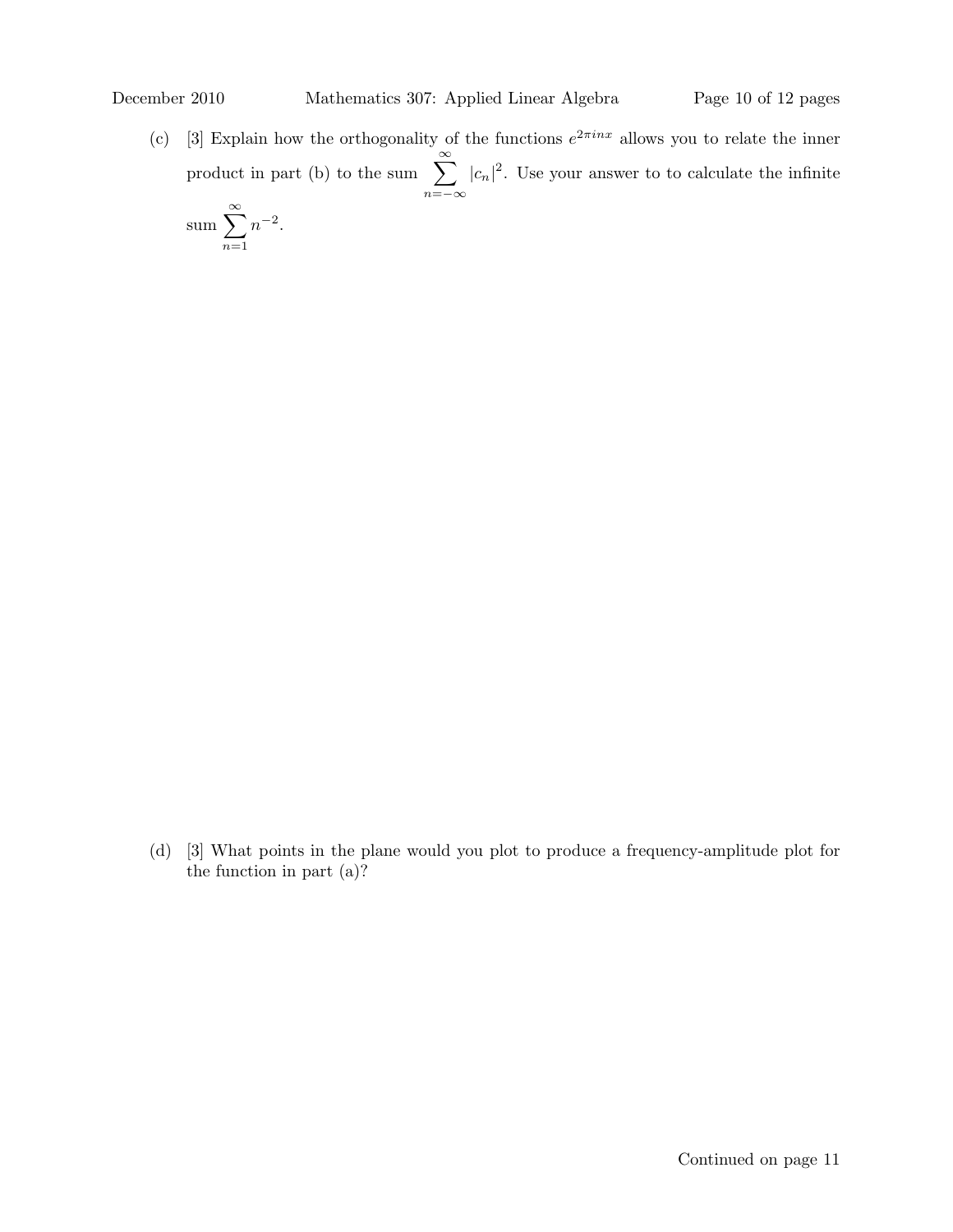(e) [3] Explain how you could use the fft command in MATLAB/Octave to compute approximations to the coefficients  $c_n$  in part (a). Write down the commands you would use, and say for what values of  $n$  you would expect your approximations to be most accurate.

(f) [3] Suppose you expanded the same function  $f(x) = x$  as in part (a) except on the interval  $0 \leq x \leq 2$ . What would be the *form* (i.e., do not compute the coefficients) of the Fourier series valid for this interval. What points on the plane would you plot to produce a frequency-amplitude plot from this new Fourier series? (Give the answer in terms of the coefficients in the new expansion.)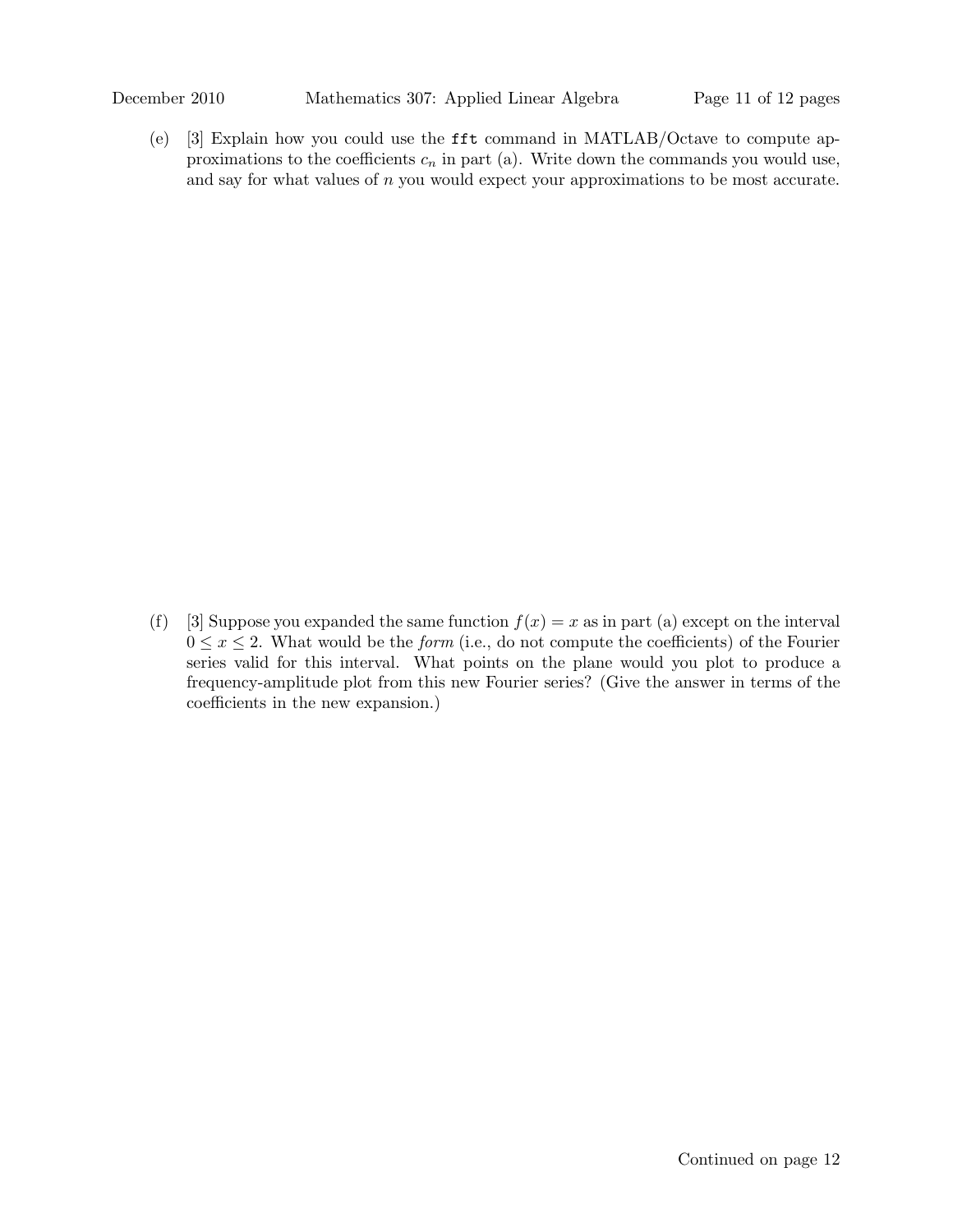[15] 7. Suppose A is a symmetric  $4 \times 4$  matrix with eigenvalues 0, 1, 4, 5. Define a sequence of vectors  $\mathbf{x}_n \in \mathbb{R}^4$  by choosing  $\mathbf{x}_0$  at random, and then setting

$$
\mathbf{y}_n = (A - 3I)^{-1} \mathbf{x}_{n-1}
$$

$$
\mathbf{x}_n = \mathbf{y}_n / \|\mathbf{y}_n\|
$$

for  $n = 1, 2, \ldots$ . You then observe that  $\mathbf{x}_n$  converges to  $\mathbf{x}_{\infty} = [1/2, 1/2, 1/2, 1/2]^T$  as  $n \to \infty$ .

(a) [0] What is  $A\mathbf{x}_{\infty}$ ?

(b) [0] What is the value of the inner (dot) product  $\langle \mathbf{x}_{\infty}, A\mathbf{x}_{\infty} \rangle$ ?

(c) [0] What vector does  $\mathbf{y}_n$  converge to?